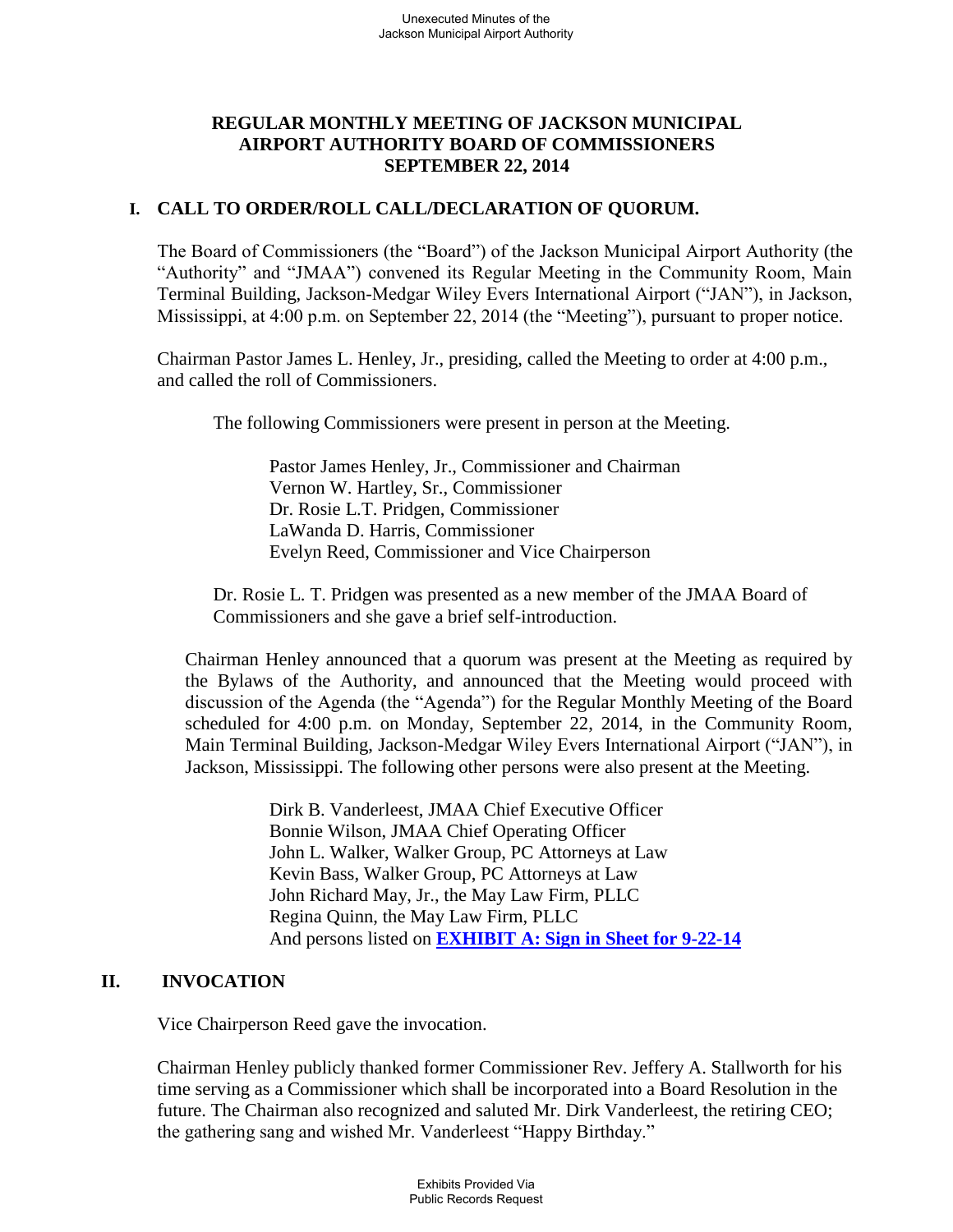# **III. APPROVAL AND EXECUTION OF MINUTES**

A. Regular Work Session of the Board of Commissioners, August 21, 2014

B. Regular Meeting of the Board of Commissioners, August 25, 2014

C. Special Meeting of the Board of Commissioners, September, 4, 2014

# **RESOLUTION CY-2014-117**

### **APPROVAL AND EXECUTION OF AUGUST AND SEPTEMBER 4, 2014 MINUTES**

After discussion and review and upon the motion made by Commissioner Reed, seconded by Commissioner Hartley, and approved by the affirmative votes of all Commissioners present, the following resolution was made and entered.

**RESOLVED**, that the Board hereby approves the Minutes of the Regular Work Session of the Board of Commissioners, August 21, 2014, the Regular Meeting of the Board of Commissioners, August 25, 2014, and of the Special Meeting of the Board of Commissioners, September 4, 2014 as presented and directs that said minutes be filed in the appropriate minute book and records of the Authority.

Yeas: Hartley, Henley, Pridgen, Harris, Reed Nays: None Abstain: None

September 22, 2014

# **IV. PUBLIC COMMENTS**

None.

# **V. REPORTS**

 $\overline{a}$ 

# **A. Chief Executive Officer**

Chairman Henley acknowledged COO Bonnie Wilson's elevation as of October 1, 2014, to serve as Interim CEO.

Ms. Wilson then addressed comments to the Board as she "walked" through agenda items and made references to supporting documentation in the **Packet for 9-22-14.** Ms. Wilson further reported on the status of the indexing of Board Policies and Board Procedures and distributed an index of them.

*1. Airport Project Manager Summary, Period Ending August 31, 2014......................................................................................... Page 1 1*

<sup>1</sup>  *"Page #" refers to the page number in the meeting Packet.*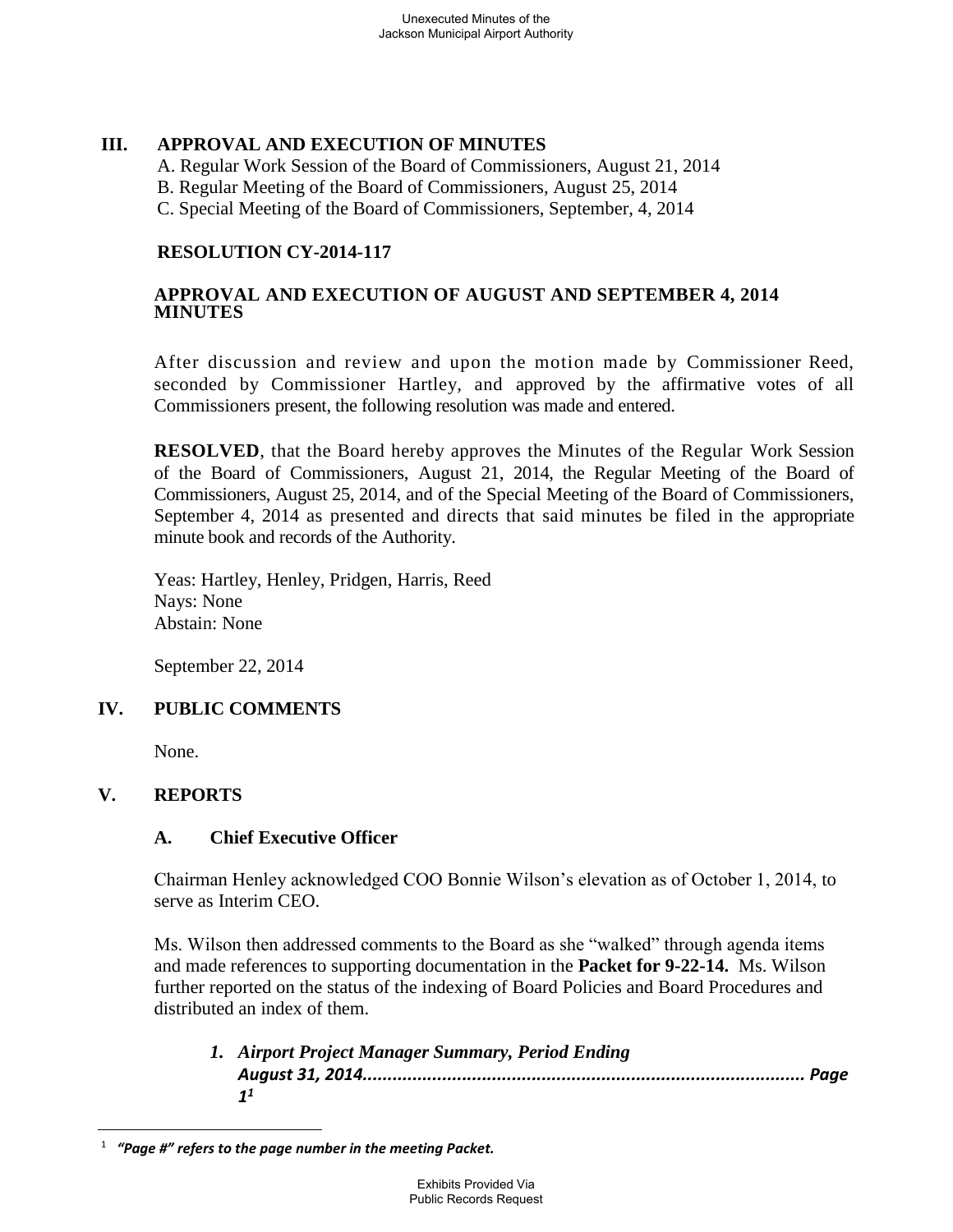| 2. Airport Activity Statistics Report, Period Ending |  |
|------------------------------------------------------|--|
|                                                      |  |

*3. Employee and Organizational Recognitions.......................................... Page 29* 

Ms. Wilson and the Board congratulated Mr. Dirk B. Vanderleest for his selection as JMAA Employee of the Month for September, 2014.

### **B. ATTORNEY**

Attorney Walker reported that the JMAA police department had a good training session on Thursday, September 18, 2014 with Richard Wilson, Esq., the Rankin County Prosecuting Attorney, during which session policies and procedures dealing with concealed weapons, TSA assistance, and arrests were discussed.

### **VI. ACTION ITEMS**

#### **A. Financial Matters**

# **1.** *Financial Reports for August 2014.*

- *a.* Balance Sheet: Accept.................................................................... Page 30
- b. Income Statement: Accept.............................................................. Page 31
- c. Claims Docket for August 2014: Approve……………………..... Page 34

Chairman Pastor Henley directed the Board's attention to the Balance Sheet, Income Statement and the Claims Docket for August 2014 included in the Packet.

Commissioner Pridgen asked if the Board's acceptance of monthly financials is subject to an annual audit and Chairman Henley confirmed that the Board's acceptance of monthly financials is subject to an annual audit. Mr. Vanderleest also stated that, pursuant to FAA regulations, JMAA must complete and submit its annual audit report to FAA within six (6) months after the end of the fiscal year and copies of it are sent to the City of Jackson.

Commissioner Pridgen referenced Claims Numbered 089349 and 089362 as listed in the Packet for 9-22-14 on page 37 and asked whether these items are paid annually. Mr. Gary Cohen, CFO, affirmed that these claims are paid annually.

#### **RESOLUTION CY-2014-118**

# **RESOLUTION ACCEPTING / APPROVING AUGUST FINANCIAL REPORTS**

Upon motion by Commissioner Reed, seconded by Commissioner Hartley, the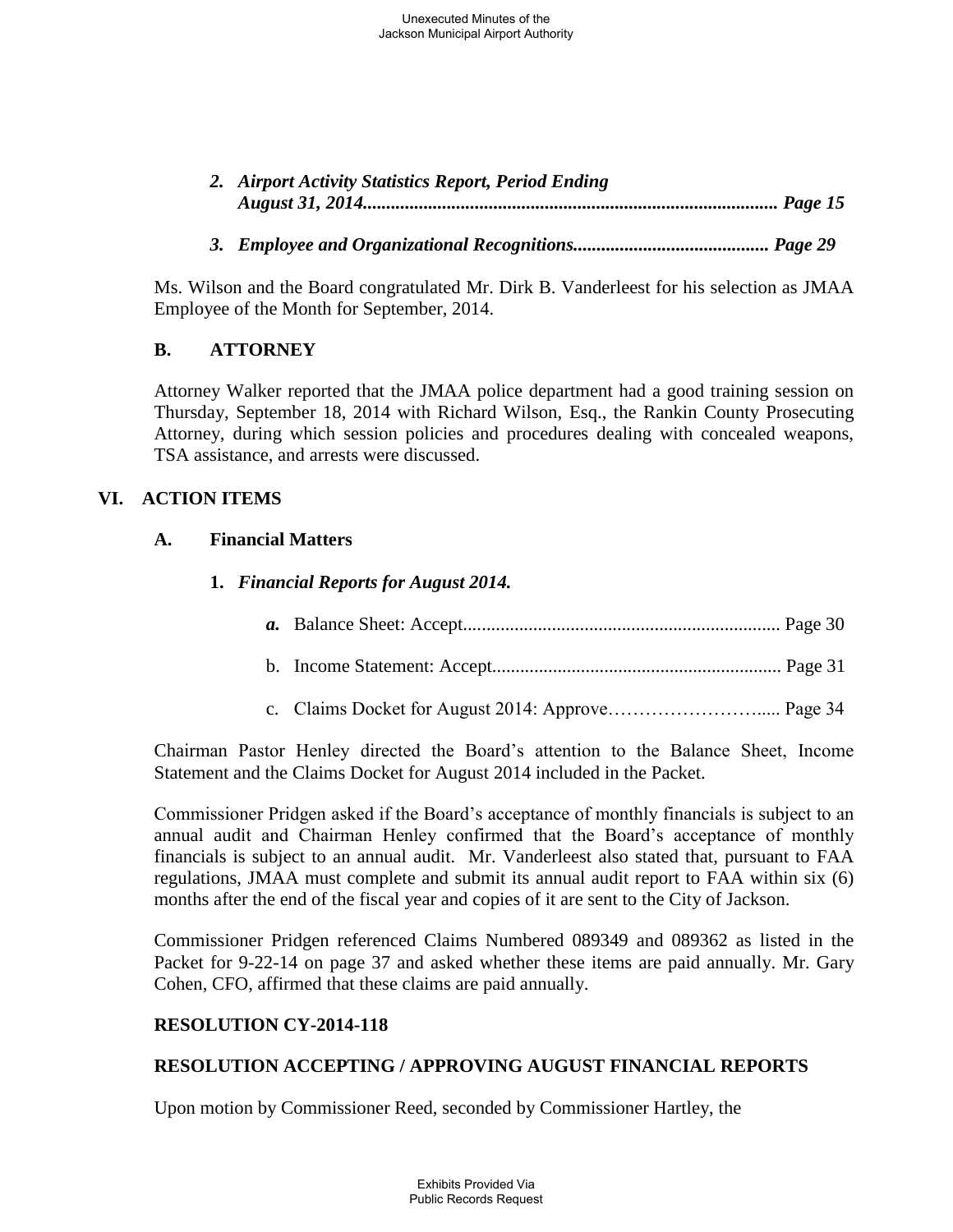following **RESOLUTION** was made and unanimously approved

**WHEREAS,** the Board of Commissioners (the "Board") of the Jackson Municipal Airport Authority (the "Authority") has reviewed and considered the Authority's Balance Sheet and Income Statement (the "Financial Reports") for the month and period ending August 31, 2014 which were included in the Packet, pages 30-33, which was distributed to the Board prior to the September 22, 2014, Regular Meeting of the Board.

**IT IS THEREFORE, RESOLVED** that the Board hereby accepts and approves the Financial Reports: Balance Sheet and Income Statement for August 2014.

Yeas: Hartley, Pridgen, Harris, Reed, Henley Nays: None Abstain: None

September 22, 2014

#### **RESOLUTION CY-2014-119**

### **RESOLUTION APPROVING CLAIMS DOCKET**

Upon motion by Commissioner Hartley, seconded by Commissioner Henley, the following **RESOLUTION** was made and unanimously approved

**WHEREAS**, the Board of Commissioners (the "Board") of the Jackson Municipal Airport Authority (the "Authority") has reviewed and considered the Authority's Claims Docket ("Claims") for the month and period ending August 31, 2014 which were included in the Packet, pages 34-39, which was distributed to the Board prior to the September 22, 2014, Regular Meeting of the Board,

**IT IS THEREFORE, RESOLVED** that the Board hereby authorizes payment of the Claims in the amount \$902,790.53.

Yeas: Hartley, Pridgen, Harris, Reed, Henley Nays: None Abstain: None

September 22, 2014

# *2. Fiscal Year 2015 Operating Budget, JMAA: Approve*

#### **RESOLUTION CY-2014-120**

# **RESOLUTION APPROVING OPERATING BUDGET FOR 2015 FISCAL YEAR**

Upon motion by Commissioner Reed, seconded by Commissioner Hartley, the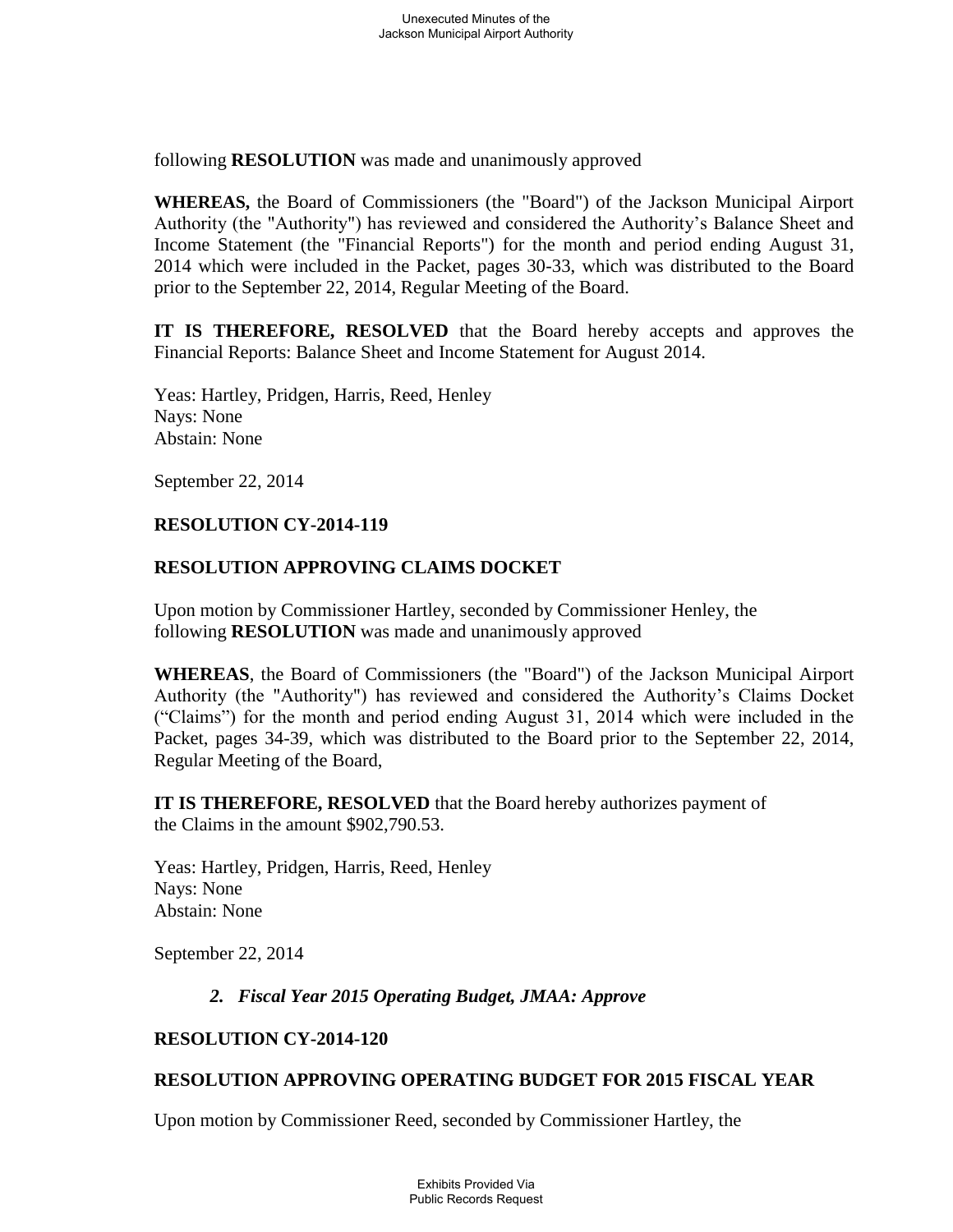following **RESOLUTION** was made and unanimously approved

**WHEREAS**, the Board of Commissioners (the "Board") of the Jackson Municipal Airport Authority (the "Authority") has reviewed and considered the Fiscal Year 2015 Operating Budget in the FY 2015 Budget Presentation Booklet, which was distributed to the Board prior to the September 22, 2014 Regular Meeting of the Board, and incorporated herein as EXHIBIT B and EXHIBIT C.

**IT IS THEREFORE, RESOLVED** that the Board hereby adopts and approves the Fiscal Year 2015 Operating Budget as presented.

Yeas: Hartley, Pridgen, Harris, Reed, Henley Nays: None Abstain: None

September 22, 2014

#### **B. Service Agreements**

None.

#### **C. Construction Projects**

*1. JMAA Contract No. 014-11-092, Airport Security and Access Control Systems Improvements; Premises Distribution System, JAN: Authorize Change Order No. 5 (Webster Electric Co., Inc.)………………………………………………...Page 40* 

#### **RESOLUTION CY-2014-121**

# **RESOLUTION RE AIRPORT SECURITY AND AIRPORT SECURITY SYSTEMS IMPROVEMENTS; PREMISES DISTRIBUTION SYSTEM**

Upon motion by Commissioner Reed, seconded by Commissioner Hartley, the following **RESOLUTION** was made and unanimously approved

**WHEREAS,** the Board has considered and approved JMAA staff's request for authority to execute Change Order No. 5 in the amount of \$1,805.00 to the construction contract with Webster Electric Co., Inc. ("Webster") for the Airport Security and Access Control Systems Improvements – Premises Distribution System project (the "PDS Project") for a new contract amount of \$4,559,527.00 reflecting costs of replacement and relocation of the existing latch post at Vehicle Gate No. 94 at the Jackson-Medgar Wiley Evers International Airport (JAN).

**IT IS THEREFORE, RESOLVED** that the Board hereby authorizes JMAA's staff to execute Change Order No. 5 in the amount of \$1,805.00 to the construction contract with Webster Electric Co., Inc. ("Webster") for the Airport Security and Access Control Systems Improvements – Premises Distribution System project (the "PDS Project") for a new contract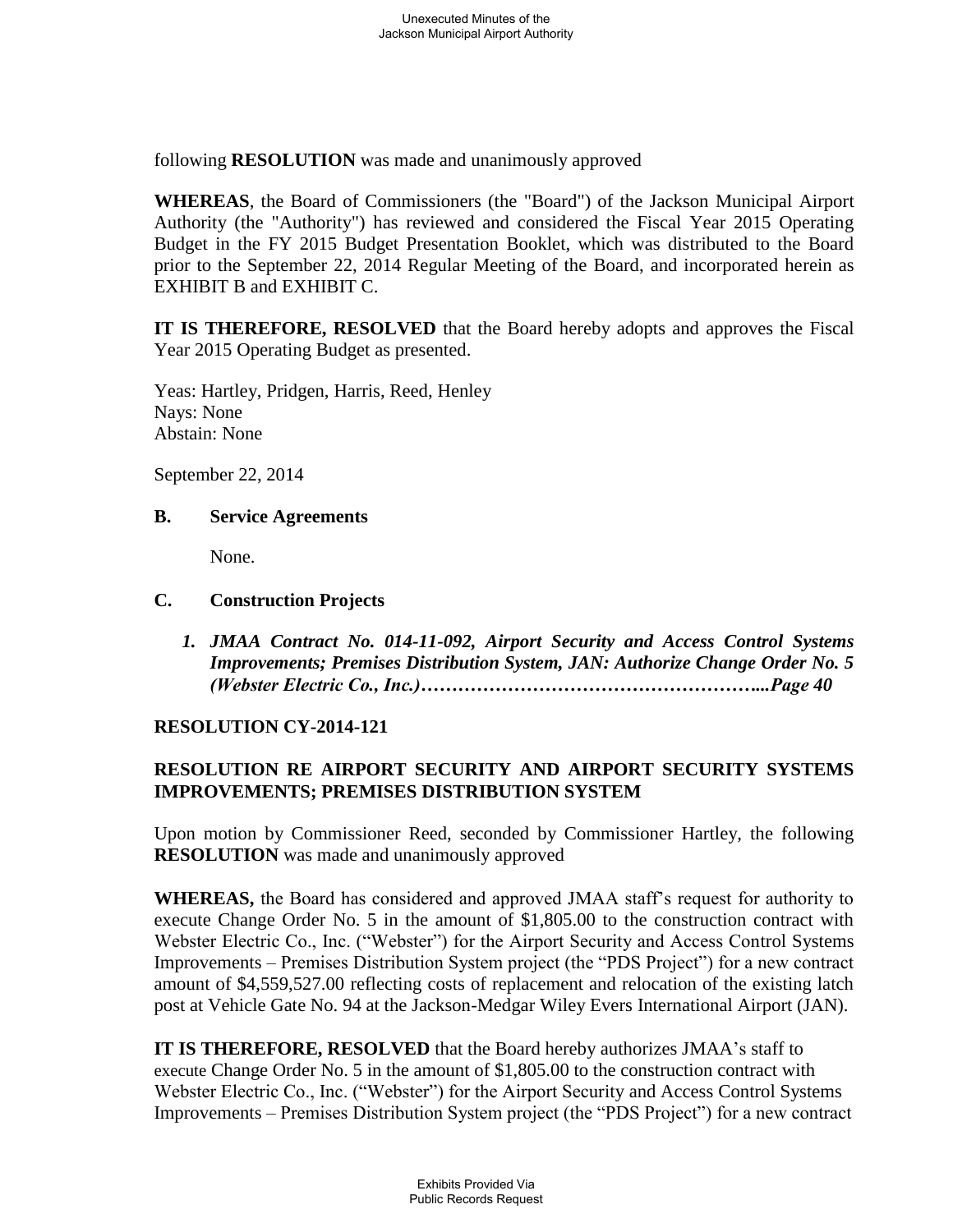amount of \$4,559,527.00 reflecting costs of the replacement and relocation of the existing latch post at Vehicle Gate No. 94 at the Jackson-Medgar Wiley Evers International Airport (JAN), and the Board finds that such request is more fully set out and explained in a memorandum dated September 9, 2014 at pages 40-43 of the meeting packet.

Yeas: Hartley, Henley, Pridgen, Harris, Reed Nays: None Abstain: None

September 22, 2014

### **D. Procurements**

None.

Ms. Wilson noted that JMAA is still working with KPL to refine the procurement manual.

# **E. Grants**

None.

# **F. Other Matters**

Ms. Wilson then directed the Board's attention to agenda items and requests for Board's approvals.

*1. Intergovernmental Sale of Surplus Equipment, JAN: Declare Equipment Surplus and Authorize Sale...............................Page 45*

# **RESOLUTION CY-2014-122**

**RESOLUTION RE DECLARING USED UTILITY VEHICLES TO BE SURPLUS AND THE SALE OF THEM TO THE CITY OF JACKSON FOR ONE DOLLAR AND NO CENTS IN "AS IS" CONDITION THROUGH INTERGOVERNMENTAL SALES AND TRANSFER PURSUANT TO MISSISSIPPI CODE ANNOTATED § 31- 7-12(m)(vi)**

Upon motion by Commissioner Hartley, seconded by Commissioner Pridgen, the following **RESOLUTION** was made and unanimously approved

**WHEREAS,** the Board has considered the request of the staff to declare three (3) used vehicles (1998 John Deer 4x2 Gator ATV Serial number W004X2X033929; 1999 F150, Vehicle Identification Number 2FTRX17W8XCA54992; 2002 Ford Ranger Vehicle Identification Number 1FTYR10U02PB4199) as surplus and authorize the sale of them to the City of Jackson, MS in an "as is" condition for the normal sum of One Dollar and no cents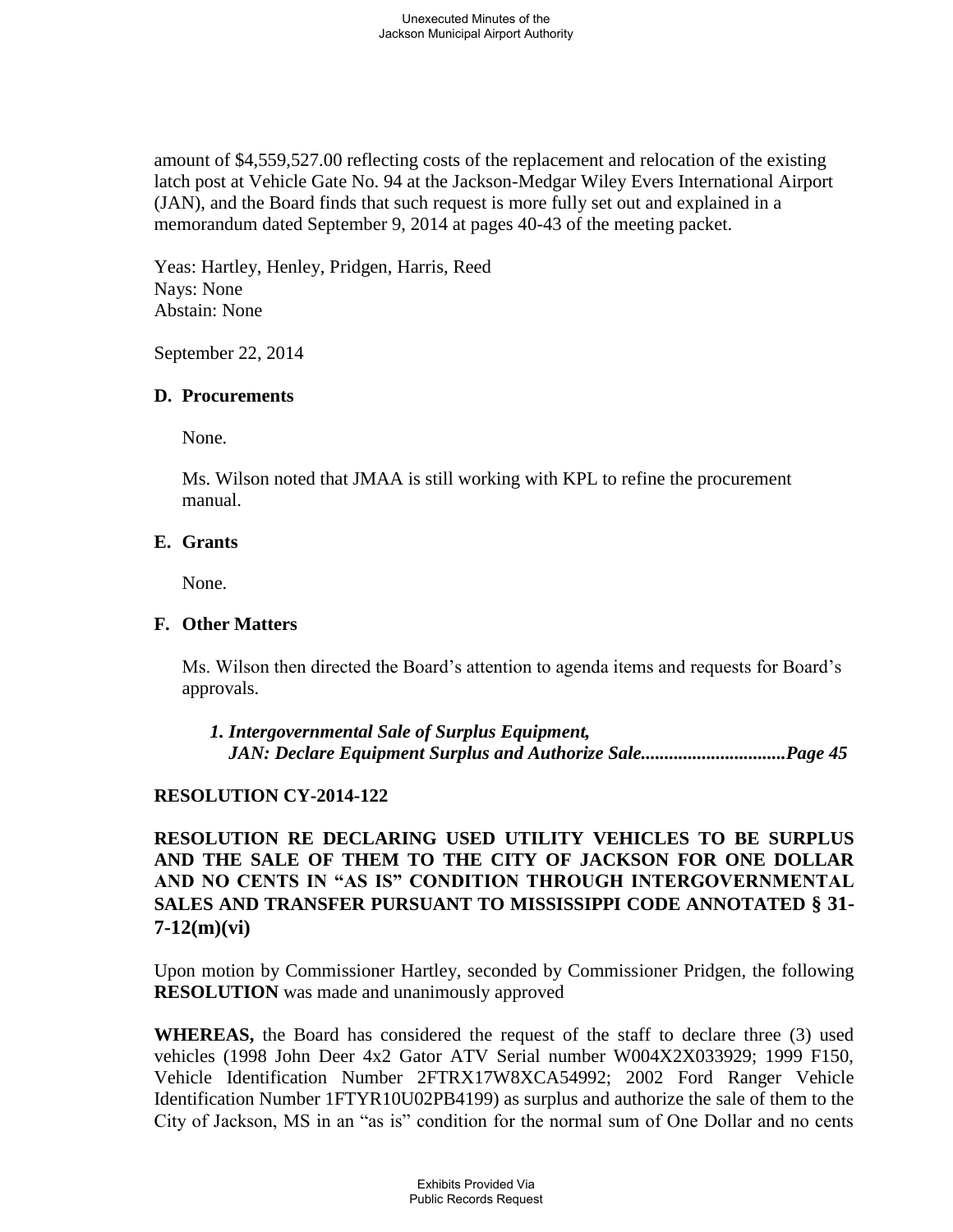(\$1.00), for each vehicle through intergovernmental sales and transfer pursuant to Mississippi Code Annotated § 31-7-12(m)(vi) and considered the request to authorize Dirk Vanderleest, CEO, to execute the needed documents to sell and transfer said vehicles.

**IT IS THEREFORE, RESOLVED** that the "old vehicles" (1998 John Deer 4x2 Gator ATV Serial number W004X2X033929; 1999 F150, Vehicle Identification Number 2FTRX17W8XCA54992; 2002 Ford Ranger Vehicle Identification Number 1FTYR10U02PB4199) are hereby declared as surplus, JMAA staff is authorized to sell them to the City of Jackson, MS in an "as is" condition for the normal sum of One Dollar and no cents (\$1.00), for each vehicle through intergovernmental sales and transfer pursuant to Mississippi Code Annotated §  $31-7-12(m)(vi)$ , and that Dirk Vanderleest, CEO, is authorized to execute the needed documents to sell and transfer said vehicles, as more fully set out and explained in a memorandum dated September 9, 2014 at pages 45-46 of the meeting packet.

Yeas: Hartley, Pridgen, Harris, Reed, Henley Nays: None Abstain: None

September 22, 2014

 Commissioner Hartley gave a reminder that the City of Jackson shall always get the first opportunity to acquire JMAA's surplus equipment.

*2. Utility Installation Agreement with Bellsouth Telecommunications, Inc. D/B/A AT&T Mississippi at Jackson-Medgar Wiley Evers International Airport, JAN: Authorize Execution of Agreement………………….........................Page 47*

# **RESOLUTION CY-2014-123**

# **RESOLUTION AUTHORIZING UTILITY INSTALLATION AGREEMENT WITH BELLSOUTH TELECOMMUNICATIONS, INC. D/B/A AT&T MISSISSIPPI ("AT&T') AT JACKSON-MEDGAR WILEY EVERS INTERNATIONAL AIRPORT**

Upon motion by Commissioner Reed, seconded by Commissioner Hartley, the following **RESOLUTION** was made and unanimously approved

**WHEREAS,** the Board has considered the staff's request for authority to execute a utility installation agreement with AT&T to allow additional underground fiber optic communications cable at Jackson-Medgar Wiley Evers International Airport (JAN) to serve Mercury Air Center-Jackson, LLC d/b/a/ Atlantic Aviation and the Board finds that such request is more fully explained in a memorandum dated September 8, 2014 at pages 47-48 of the meeting packet ought be granted,.

**IT IS THEREFORE, RESOLVED** that JMAA's staff is authorized to execute a utility installation agreement with AT&T to allow additional underground fiber optic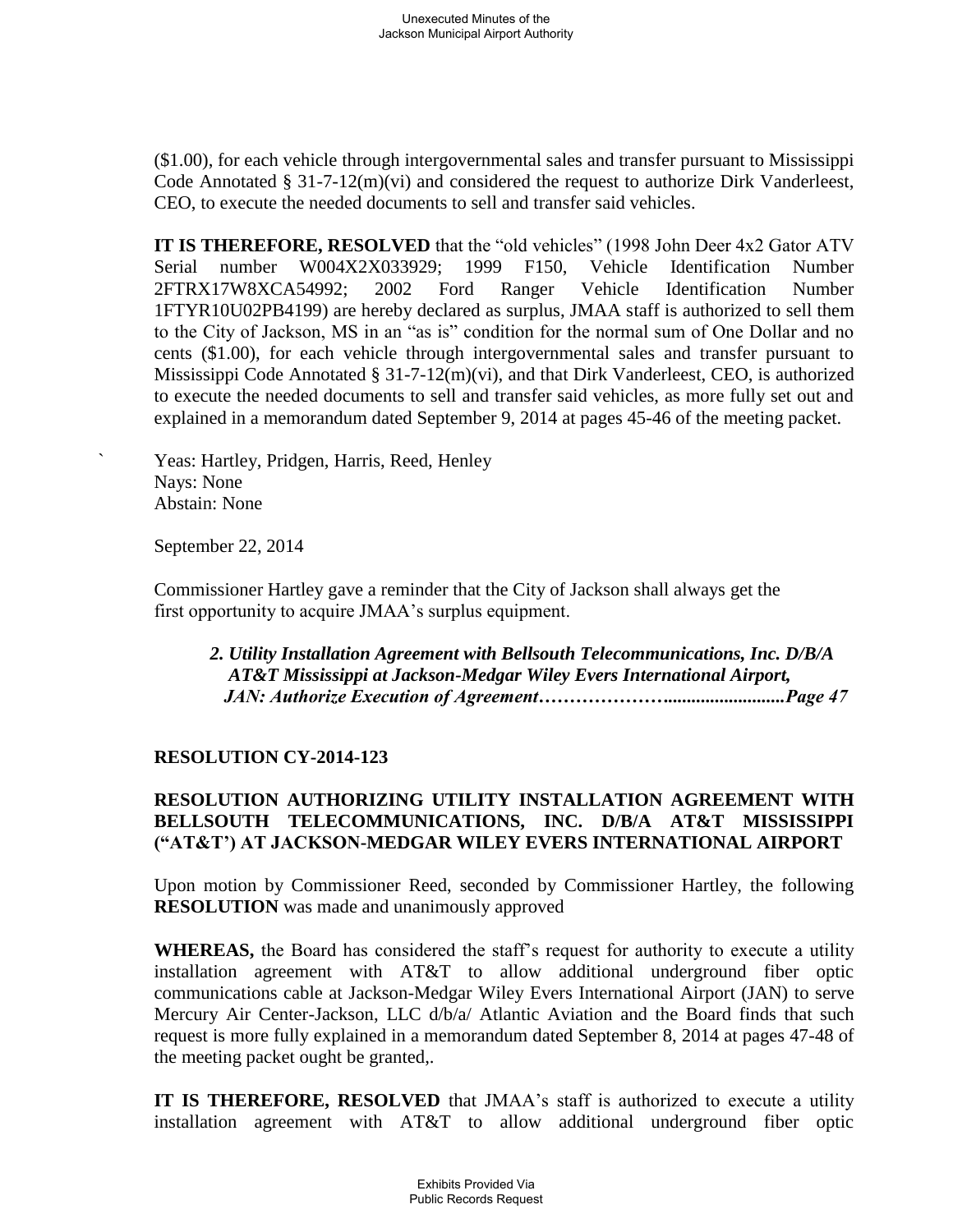communications cable at Jackson-Medgar Wiley Evers International Airport (JAN) to serve Mercury Air Center-Jackson, LLC d/b/a/ Atlantic Aviation as more fully explained in a memorandum dated September 8, 2014 at pages 47-48 of the meeting packet.

Yeas: Hartley, Pridgen, Harris, Reed, Henley Nays: None Abstain: None

September 22, 2014

*3. University of Mississippi Medical Center ("UMMC") Lease Agreement Extension on a 32,130 Square Foot Building Owned by JMAA Located on South Freightways Drive at Jackson-Medgar Wiley Evers International Airport JAN: Authorize Lease Extension (UMMC) ...............................................Page 49*

#### **RESOLUTION CY-2014-124**

### **RESOLUTION APPROVING EXTENDING LEASE AGREEMENT WITH UMMC**

Upon Motion by Commissioner Reed, seconded by Commissioner Harris, the following **RESOLUTION** was made and unanimously approved

**WHEREAS**, the Board has considered the staff's request for authority to extend the current lease with The University of Mississippi Medical Center ("UMMC") as to the 32,130 square foot building owned by JMAA, located on South Freightways Drive, at Jackson-Medgar Wiley Evers International Airport for an initial proposed period starting July 1, 2015 through June 30, 2016. Further authority is requested to provide UMMC with the option for two additional years, to be exercised one year at a time based on available funding, and the Board finds that such request is more fully explained in a memorandum dated September 4, 2014 at pages 49-50 of the meeting packet.

**IT IS THEREFORE, RESOLVED** that JMAA's staff is authorized and approved to extend the current lease with UMMC on the 32,130 square foot building owned by JMAA, located on South Freightways Drive, at Jackson-Medgar Wiley Evers International Airport for an initial proposed period starting July 1, 2015 through June 30, 2016. The staff of JMAA is further authorized to provide UMMC with the option for two additional years, to be exercised one year at a time based on available funding, and the Board finds that such request is more fully explained in a memorandum dated September 4, 2014 at pages 49-50 of the meeting packet.

Yeas: Hartley, Pridgen, Harris, Reed, Henley Nays: None Abstain: None

September 22, 2014

**4.** *Travel Per Diem Rate, United States General Services Administration Website to Identify "High Cost Areas as Set Forth by the "STATE*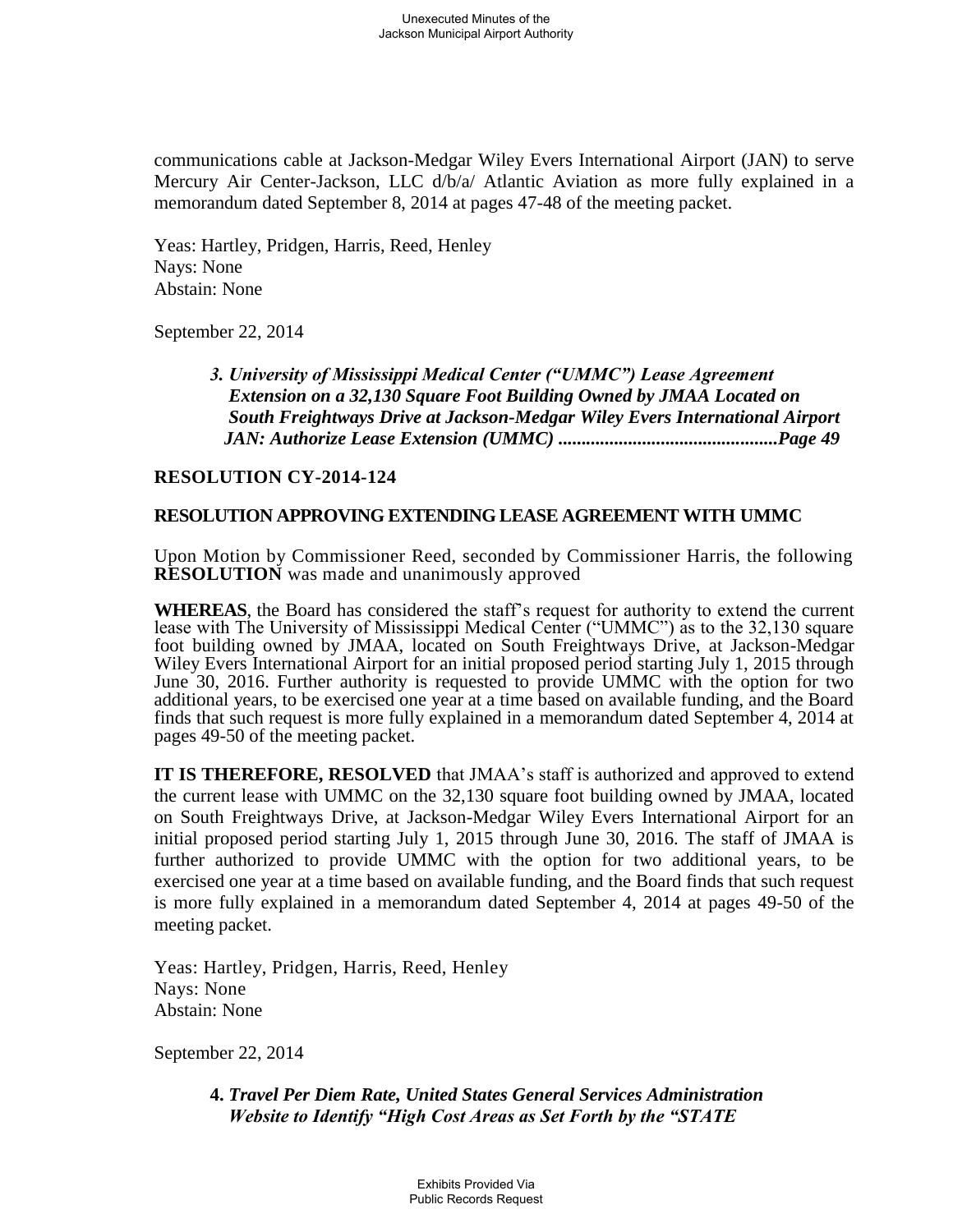*TRAVEL POLICY RULES AND REGULATIONS," JAN: Approve Standard Travel Per Diem Rate and Use of GSA Website………………………………………………………………Page 51*

# **RESOLUTION CY-2014 –125**

# **RESOLUTION APPROVING THE STANDARD TRAVEL PER DIEM RATE FOR MEALS AND USE OF THE UNITED STATES GENERAL SERVICES ADMINISTRATION TO IDENTIFY "HIGH COST AREAS"**

Upon Motion by Commissioner Harris, seconded by Commissioner Reed, the following **RESOLUTION** was made and unanimously approved

**WHEREAS**, the Board has considered the staff's request for approval of a proposed standard travel per diem rate for meals of \$41.00 per day, and the use of the website of the United States General Services Administration ("GSA") to identify "high cost areas" in the manner set forth in and authorized by the "STATE TRAVEL POLICY RULES AND REGULATIONS" (October 10, 2013 Edition, as revised April 8, 2014) issued by the Department of Finance and Administration, Office of Purchasing, Travel and Fleet Management ("DF&A Travel Policy")

**IT IS THEREFORE, RESOLVED** that the Board approves the standard travel per diem rate for meals of \$41.00 per day, and the use of the website of the United States General Services Administration ("GSA") to identify "high cost areas" in the manner set forth in and authorized by the "STATE TRAVEL POLICY RULES AND REGULATIONS" (October 10, 2013 Edition, as revised April 8, 2014) issued by the Department of Finance and Administration, Office of Purchasing, Travel and Fleet Management ("DF&A Travel Policy") and the Board finds that such request is more fully explained in a memorandum dated September 9, 2014 at pages 51-52 of the meeting packet.

 Yeas: Hartley, Pridgen, Harris, Reed, Henley Nays: None Abstain: None

September 22, 2014

# *5. Fiscal Year 2015 Property, Casualty and Liability Insurance Renewal*

Chairperson Henley commended Porter's Insurance Agency ("PIA") and Fox Everett ("FE") for discovering that JMAA did not have several coverages, including Law Enforcement Liability coverage, in the insurance coverages previously secured by the South Group. Further, Chairperson Henley praised PIA/FE for expanding the insurance coverage of JMAA and increasing the amount for which JMAA is indemnified, while decreasing the premiums paid by JMAA of its insurance coverages.

Commissioner Pridgen expressed her concerns about the Board considering the insurance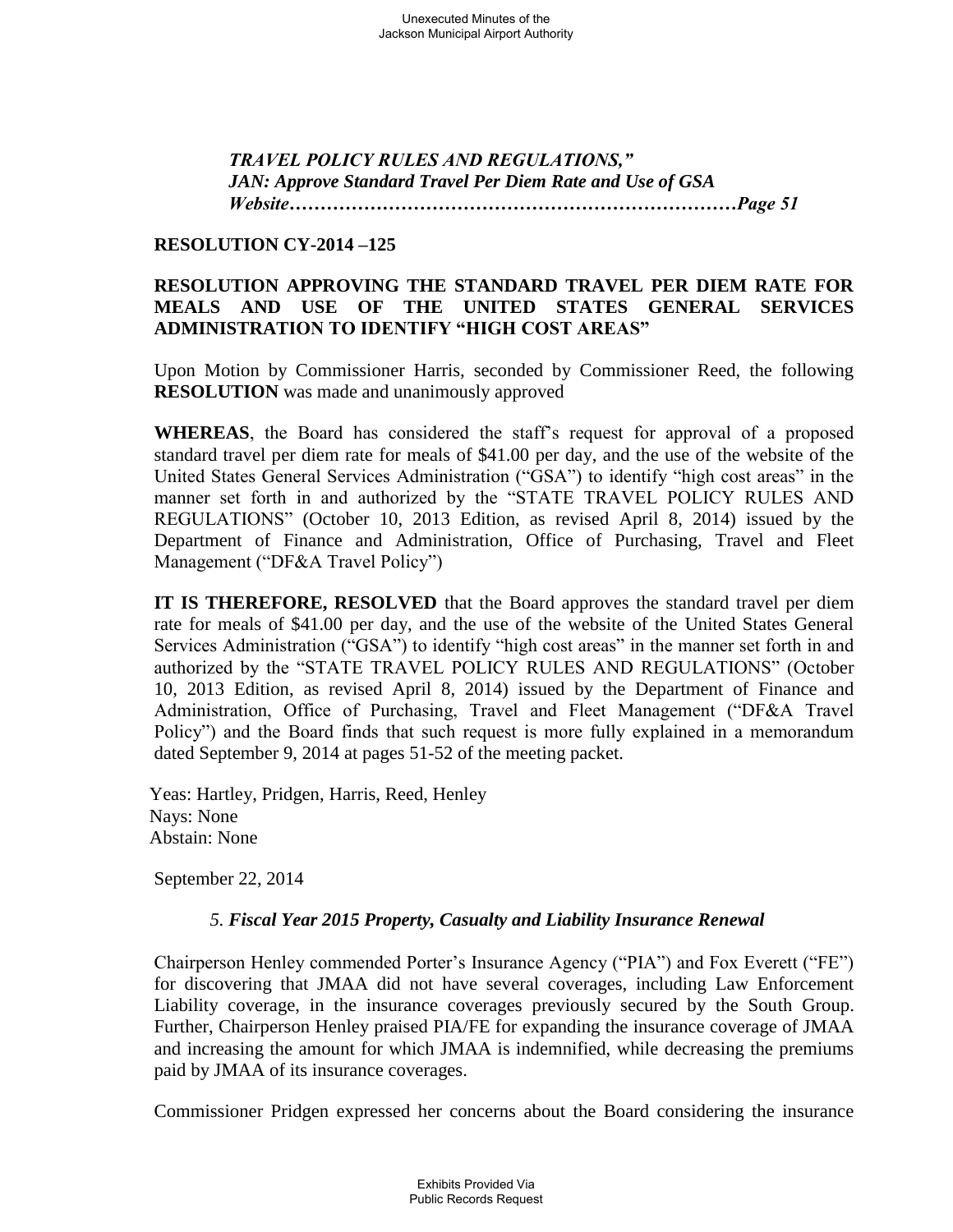proposal so close to the October 1, 2014, effective date of the insurance coverages. Chairman Henley explained that a reason for the proposal being presented at this time is that the Board recently replaced its insurance agent for the last twenty some years with PIA. Further Commissioner Pridgen asked the representatives from PIA and FE in attendance whether their proposal provided construction, terrorism, and catastrophic events coverages. The representatives for PIA and FE stated that their proposal provides those three (3) coverages and explained the location of those coverages in the various insurance coverages included in their proposal. The PIA/FE insurance proposal is included as [EXHIBIT D.](file://walker2008-1/Walker/WWSTAFF/Work/JMAA4324/BOARD%20MEETINGS/2014-09%20Bo)

### **RESOLUTION CY-2014-126**

# **RESOLUTION AUTHORIZING ACCEPTANCE OF THE FISCAL YEAR 2015 INSURANCE RENEWAL PROPOSAL SUBMITTED BY PORTER'S INSURANCE AGENCY, INC. & FOX/EVERETT, INC. TEAM ("PIA")**

Upon motion by Commissioner Henley, seconded by Commissioner Reed, the following **RESOLUTION** was made and unanimously approved

**WHEREAS**, the Board has considered the staff's request for authority to accept the Fiscal Year 2015 insurance renewal proposal submitted by the Porter's Insurance Agency, Inc. & Fox/Everett, Inc. team ("PIA"), JMAA's insurance consultant, effective October 1, 2014; to bind the new policies; and to accept any lower quotes, should they be submitted in time for PIA's evaluation and recommendation, before the new policies are bound. The Board finds that such request is more fully explained in Memorandum No. Finance 2014-19, dated September 22, 2014 and distributed via hand delivery at the September 22, 2014 Board meeting.

**IT IS THEREFORE, RESOLVED** that JMAA's staff is authorized to accept the Fiscal Year 2015 insurance renewal proposal submitted by the Porter's Insurance Agency, Inc. & Fox/Everett, Inc. team ("PIA"), JMAA's insurance consultant, effective October 1, 2014; to bind the new policies; and to accept any lower quotes, should they be submitted in time for PIA's evaluation and recommendation, before the new policies are bound. The Board finds that such request is more fully explained on pages 1-3 of Memorandum No. Finance 2014-19, dated September 22, 2014 and distributed via hand delivery at the September 22, 2014 Board meeting.

Yeas: Hartley, Pridgen, Harris, Reed, Henley Nays: None Abstain: None

September 22, 2014

*6. Board of Commissioners' Per Diem and Travel Expenses Policy and Procedure*

#### **RESOLUTION CY-2014-127**

### **RESOLUTION APPROVING THE JACKSON MUNICIPAL AIRPORT AUTHORITY COMMISSIONERS' PER DIEM AND ACTUAL TRAVELING EXPENSES POLICY AND**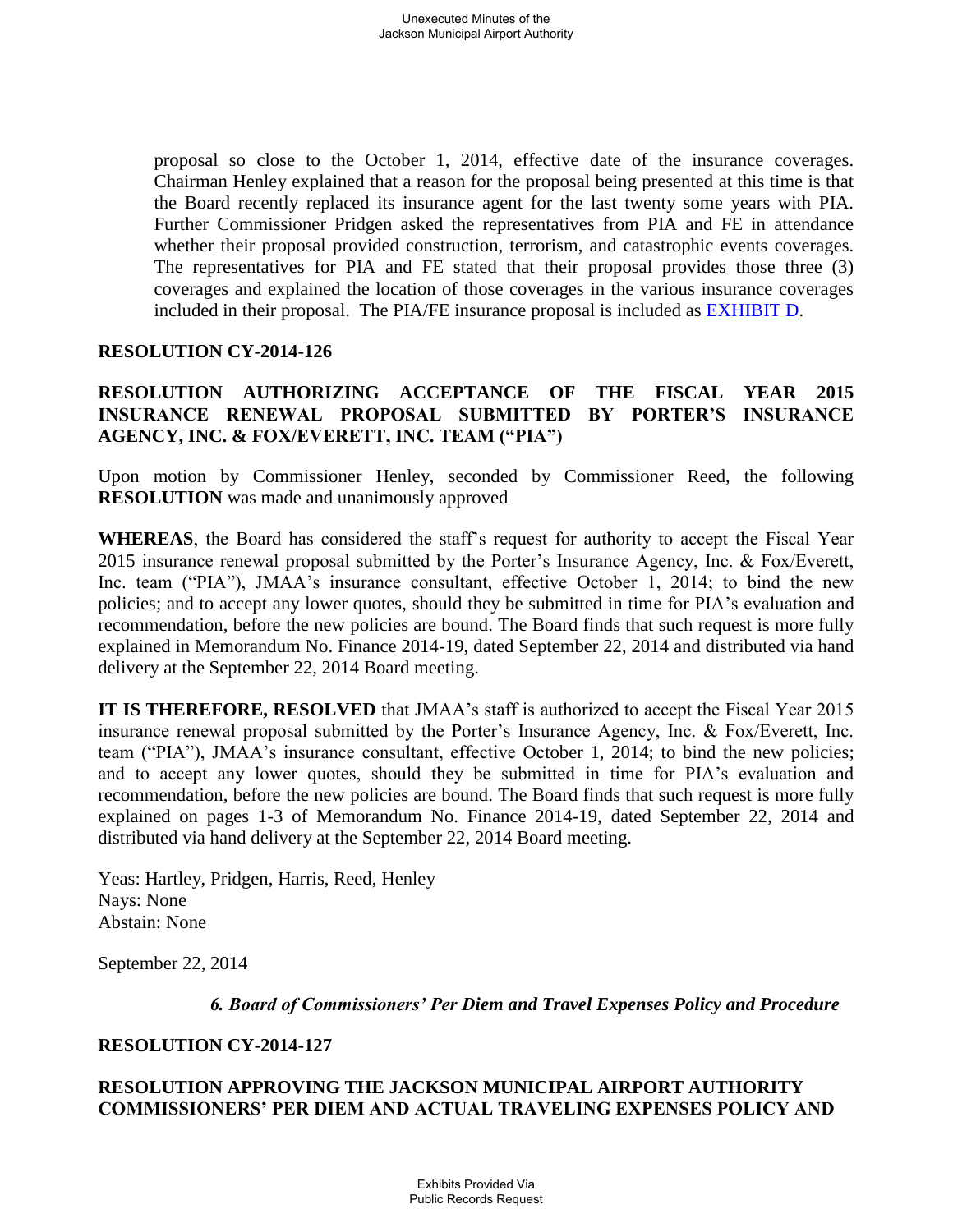# **PROCEDURE**

Upon motion by Commissioner Henley, seconded by Commissioner Reed, the following **RESOLUTION** was made and adopted on by a majority vote (3-1-1) of all Commissioners

**WHEREAS**, Mississippi Code of 1972 Sections 61-3-13 and 25-3-69 provides that Commissioners of an Airport Authority may receive per diem compensation of Forty Dollars (\$40.00) for each day, or a fraction thereof, a Commissioner is engaged in attendance of meetings of the Board or engaged in other official duties of JMAA. The Board, after reviewing the previously identified statutes, elected to receive the per diem compensation pursuant to the previously identified statutes and adopt policies and procedures regarding the per diem compensation which are more fully explained in a memorandum dated September 22, 2014 at pages 53-54 of the meeting packet.

**IT IS THEREFORE, RESOLVED** that, pursuant to Mississippi Code of 1972 Sections 61-3-13 and 25-3-69, the Board elects to receive per diem compensation of Forty Dollars (\$40.00) for each day, or a fraction thereof, a Commissioner is engaged in attendance of meetings of the Board or engaged in other official duties of JMAA. The Jackson Municipal Airport Authority Commissioners' Per Diem and Actual Traveling Expenses Policy and Procedures, as to said per diem compensation, are adopted and the Board finds that said Policy and Procedures are more fully explained in a memorandum dated September 22, 2014 at pages 53-54 of the meeting packet.

Yeas: Hartley, Harris, Reed Nays: Pridgen Abstain: Henley

September 22, 2014

# *7. Early Issues*

Commissioner Hartley asked about early educational programs that JMAA is involved with and requested a status summary of aviation educational programs as well. COO Bonnie Wilson provided an oral summary of internship programs, student tours, relationship status with Hinds Community College, and Delta State University. Commissioner Hartley asked COO Bonnie Wilson to provide a written summary of the educational programs, which she agreed to provide.

# **RESOLUTION CY-2014-128**

# **RESOLUTION AUTHORIZING PAYMENT OF CLAIMS FILED AFTER THE CLAIMS DOCKET FOR AUGUST 2014 WAS CLOSED FOR THE MONTH.**

Upon motion by Commissioner Hartley, seconded by Commissioner Harris, the following **RESOLUTION** was made and unanimously approved

**WHEREAS**, the Board has considered the staff's request for authority to pay the claims of a vendor and approved business travel undertaken on behalf of JMAA. The claims and associated documentation have been reviewed for accuracy and compliance with both the JMAA's Travel Policy for Airport Authority Commissioners, revised March 21, 2014 and the JMAA's Travel Policy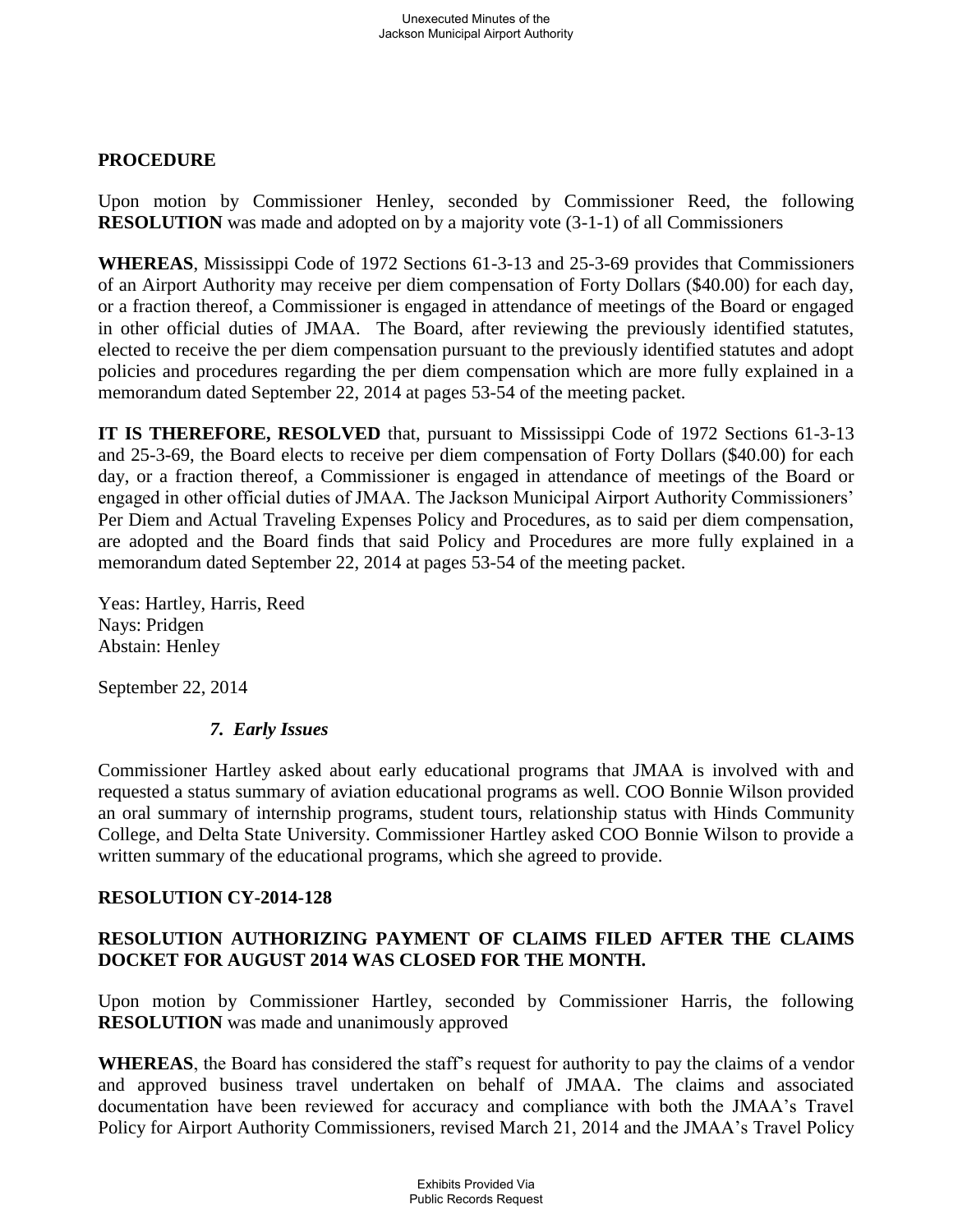for Airport Authority Staff, revised March 21, 2014. The Board finds that such request is more fully explained in a memorandum dated September 18, 2014 at page 55 of the meeting packet.

**IT IS THEREFORE, RESOLVED** that JMAA's Staff is authorized to pay the claims of a vendor and approved business travel undertaken on behalf of JMAA. The claims and associated documentation have been reviewed for accuracy and compliance with both the JMAA's Travel Policy for Airport Authority Commissioners Revised March 21, 2014 and the JMAA's Travel Policy for Airport Authority Staff Revised March 21, 2014. The Board finds that such request is more fully explained in a memorandum dated September 18, 2014 at page 55 of the meeting packet.

Yeas: Hartley, Pridgen, Harris, Reed, Henley Nays: None Abstain: None

September 22, 2014

# *8. Board Travel: AMAC 30th Anniversary Regional Forum & Gala*

# **RESOLUTION CY-2014-129**

# **RESOLUTION APPROVING BOARD TRAVEL TO AMAC 30TH ANNIVERSARY REGIONAL FORUM & GALA, ATLANTA, GEORGIA; OCTOBER 3, 2014**

Upon motion by Commissioner Hartley, seconded by Commissioner Harris, the following **RESOLUTION** was made and unanimously approved

**WHEREAS**, the Board has considered the travel approval request of Commissioner Hartley and Commissioner Harris to attend the AMAC  $30<sup>th</sup>$  Anniversary Regional Forum & Gala in Atlanta, Georgia on October 3, 2014 and travel expenses shall be reimbursed in accordance with the JMAA Board of Commissioners by-laws.

**IT IS THEREFORE, RESOLVED** that Commissioner Hartley and Commissioner Harris are approved to attend the AMAC  $30<sup>th</sup>$  Anniversary Regional Forum & Gala in Atlanta, Georgia on October 3, 2014 and travel expenses shall be reimbursed in accordance with the JMAA Board of Commissioners by-laws.

Yeas: Hartley, Pridgen, Harris, Reed, Henley Nays: None Abstain: None

September 22, 2014

# *9. Commissioner Pridgen's Travel: AMAC 30th Anniversary Regional Forum & Gala*

Chairman Henley brought to the attention of the Board and Commissioner Pridgen that regarding the AMAC  $30<sup>th</sup>$  Anniversary Regional Forum & Gala in Atlanta, Georgia, that former Commissioner Stallworth's fees for the forum and gala had previously been authorized and covered by the Board.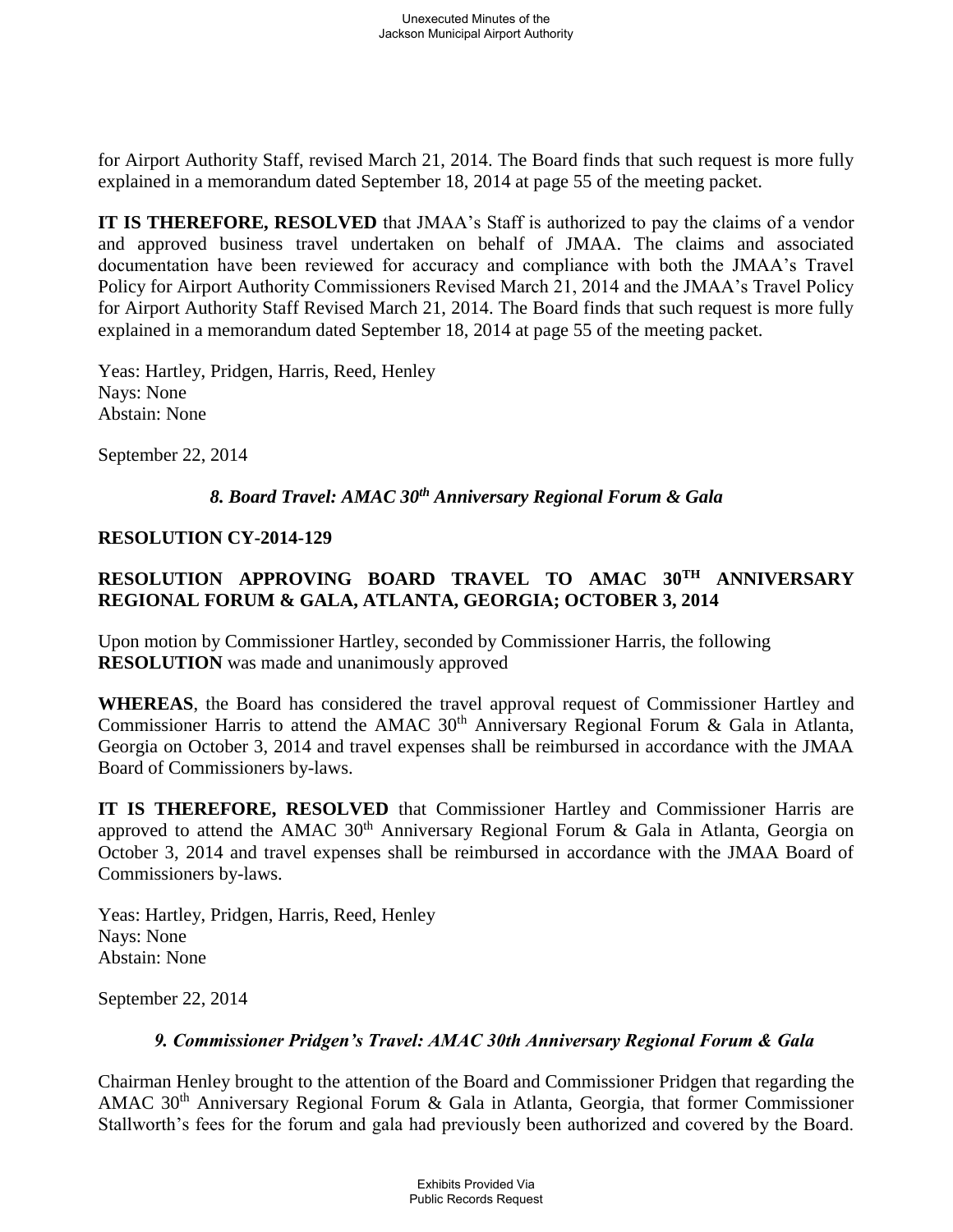As such, Commissioner Henley asked Commissioner Pridgen if she would like to take the trip as the substitute for former Commissioner Stallworth and Commissioner Pridgen stated that she would like to attend.

## **RESOLUTION CY-2014-130**

# **RESOLUTION APPROVING COMMISSIONER ROSIE PRIDGEN'S TRAVEL TO AMAC 30TH ANNIVERSARY REGIONAL FORUM & GALA, ATLANTA, GEORGIA; OCTOBER 3, 2014**

Upon motion by Commissioner Hartley, seconded by Commissioner Harris, the following **RESOLUTION** was made and unanimously approved

**WHEREAS**, the Board has considered Commissioner Pridgen attending the AMAC 30th Anniversary Regional Forum & Gala in Atlanta, Georgia in place of former Commissioner Stallworth as the fees for the forum and gala have previously been authorized and provided for.

**IT IS THEREFORE, RESOLVED** that Commissioner Pridgen will attend the AMAC 30th Anniversary Regional Forum & Gala in Atlanta, Georgia in place of former Commissioner Stallworth as the fees for the forum and gala have previously been authorized and provided for.

Yeas: Hartley, Pridgen, Harris, Reed, Henley Nays: None Abstain: None

September 22, 2014

# *10. Nominations for Chairperson Considered*

# **RESOLUTION CY-2014-131**

# **RESOLUTION APPROVING NOMINATION FOR CHAIR JMAA BOARD OF COMMISSIONERS**

Upon motion by Commissioner Hartley, seconded by Commissioner Pridgen, the following **RESOLUTION** was made and adopted on the majority vote (4-0-1) of all Commissioners

**WHEREAS**, the Board has considered Commissioner Hartley's nomination of Commissioner Harris to become Chairperson and seconded by Commissioner Pridgen.

**IT IS THEREFORE, RESOLVED** that Commissioner Harris, after being nominated by Commissioner Hartley, become Chairperson of the JMAA Board of Commissioners for fiscal year 2015.

Yeas: Hartley, Pridgen, Harris, Reed Nays: None Abstain: Henley September 22, 2014